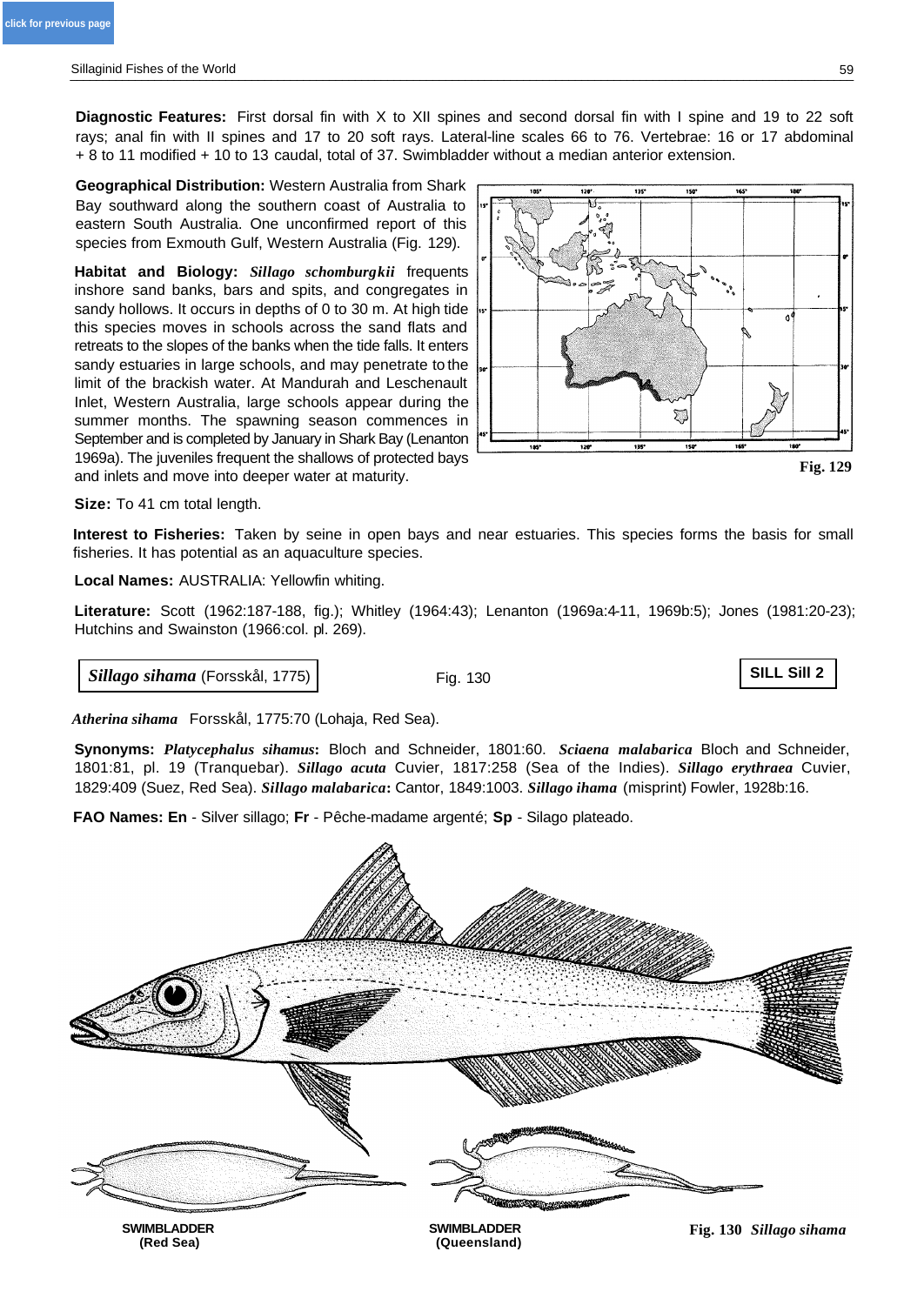**Diagnostic Features:** First dorsal fin with XI spines and second dorsal fin with I spine and 20 to 23 soft rays; anal fin with II spines and 21 or 23 soft rays. Lateral-line scales 66 to 72. Vertebrae: 14 abdominal + 2 to 8 modified + 12 to 18 caudal, total of 34. Two posterior extensions to the swimbladder, two anterior extensions extend forward and diverge to terminate on each side of the basioccipital above the auditory capsule; two lateral extensions commence anteriorly, each sending a blind tubule anterolaterally and then extending along the abdominal wall below the investing peritoneum to just posterior of the duct-like process; two posterior tapering extensions of the swimbladder project into the caudal region, one usually longer than the other; the lateral extensions are normally convoluted and have blind tubules arising along their length. **Colour:** Body light tan, silvery yellow-brown, sandy brown, or honey coloured; paler brown to silvery white below; a midlateral, silvery, longitudinal stripe normally present; dorsal fins dusky terminally with or without rows of dark brown spots on the second dorsal-fin membrane; caudal fin dusky terminally; no dark blotch at the base of the pectoral fin; other fins hyaline, the anal fin frequently with a whitish margin. After long preservation the coloration may become a uniform light brown.

**Geographical Distribution:** A wide ranging species throughout the Indo-West Pacific region from Knysna, South Africa to Japan. Although *Sillago sihama* has been recorded from Japan by numerous authors (see *S. japonica)* it appears that many records refer to *Sillago japonica.* The two species can be positively identified by reference to the swimbladder morphology, and the total vertebrae counts (33 in *S. sihama*, 34 in *S. japonica).* In Australia from Broome in the west to Townsville, Queensland (Fig. 131).

**Habitat and Biology:** A nearshore species that frequently penetrates estuaries for considerable distances. The species has been recorded from freshwater by Günther (1861, p. 221) and Macleay (1883, p. 360), despite the absence of renal corpuscles or tubules in the kidney. It is common along the beaches, sandbars, mangrove creeks and estuaries; but very rarely captured by prawn trawling



vessels. In depths ranging from 0 to 20 m (seldom 60 m). Like most members of the family, *S. sihama* may bury itself in the sand when danger approaches (Maxwell, 1921) and commonly avoids seine-nets by employing this behaviour. The principal items of diet are polychaete worms (*Marphysa, Perinereis, Nereis*), small prawns (*Penaeus*), other Crustacea (*Ocypoda, Alpheusand Gonodactylus),* shrimps and amphipods (Chacko, 1949a, 1949b). Small fish are often taken and filamentous algae is consumed. Australian specimens frequently contain polychaete worms and small Crustacea. The spawning season in India is November to March (Chacko, 1950) with advanced post-larvae appearing from December to February, reaching 25 mm by April (Gopinath, 1946). The growth is rapid, attaining sexual maturity at a length of 13 to 14 cm at about 1 year, 16 to 20 cm at 2 years, 20 to 24 cm at 3 years and 24 to 28 cm by 4 years of age. Growth rings on the otolith are clearly defined and it is possible to discern rings with the naked eye (Radhakrishnan, 1954). The egg is spherical, colourless and buoyant, 0.5 to 0.6 mm in diameter, and without a large oil globule. Palekar and Bal (1961) found numerous small oil globules that fused into a large single oil globule in the fully ripe ovum which measured from 0.57 to 0.80 mm. The presence of a single shining, translucent oil globule is characteristic of the mature ovum. Spawning takes place in the Kali river estuary during August to October and occurs only once during the season. Fecundity varied between 16 682 and 166 130. The size at first maturity is much larger (235 mm for females and 224 mm for males) than that reported by Radhakrishnan (1954) and the time of spawning is at variance with that reported by Chacko (1950). Accurate identification of *S. sihama* is of crucial importance in such studies. It has been shown that misidentification of this species, especially with *S. japonica*, *S. lutea* and *S. vincenti*, is widespread.

**Size:** To 30 cm standard length.

**Interest to Fisheries:** An important foodfish throughout its range. Taken by seine net and cast net in the mouths of estuaries and along coastal beaches in bays. Large schools are common in estuaries and fleets of canoes with cast net fishermen encircle the school and cast together or in rapid succession. As the fish burrow into the sand to escape the seine net children and women follow the hauled net and feel for the fish with the feet; the buried fish is captured by hand and dispatched by biting the fish behind the head or threaded by the gills on cord and toggle. Considerable catches are made but generally not reflected in the fishery statistics. In Pakistan the main fishery takes place in June to July. The catches reported range from 102 t (1980) to 859 t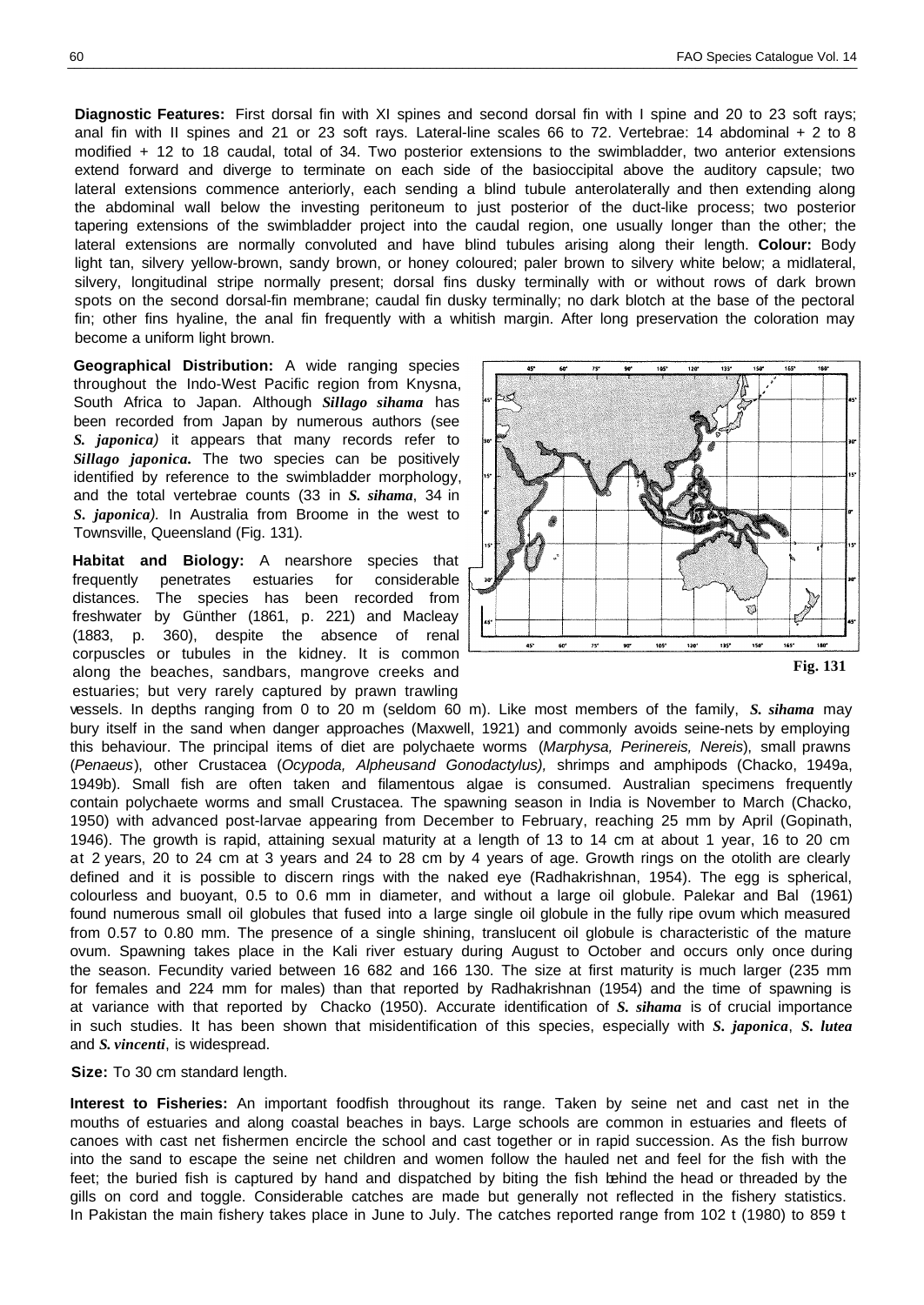(1982) with an average of 404 t (Bianchi, 1985). The species is recognised as a superior fish for invalids and children. For this reason it does not always appear in small markets and is rarely salted or dried. Recipes for cooking frequently include milk or coconut juice, the flesh being simmered or steamed rather than deep fried. When steamed the flesh is of delicate texture, flavour and of clean white appearance. It is a potential candidate for aquaculture.

**Local Names:** AUSTRALIA: Northern whiting, Sand smelt; JAPAN: Moto-gisu; MADAGASCAR: Amboso, Ambotso, Amborody, Ambotsoka, Toholava; PAKISTAN: Bhambor, Hashoor, Silver whiting; TANZANIA: Mtambaanchi, Tambanji, Sondo.

**Literature:** Rüppell (1828:9, pl. 3, fig. 1); Günther (1860:243, 1861:221, 1880:56); Gill (1861:504); Bleeker (1865:56, 1865:56, 1874:67, 1876:332, 1878:46); Day (1865a:18, 1865b:47-48, 1869:299, 1870:686, 1878:265, pl. 57, fig. 3); Schmeltz (1866:8, 1869:16, 1879:44); Playfair (1867:861); Klunzinger (1870:818, 1879:369, 1884:123); Peters (1877:836); Macleay (1883:360); Steindachner (1893:237); Rutter (1897:87); Jordan and Snyder (1901:109, 1902:486-487); Jordan and Evermann (1902:360); Johnstone (1903:295); Fowler (1904:549, 1925:248, 1927:286, 1928a:235, 1928b:709, 1930a:611, 1930b:654, 1931a:377, 1931b:302, 1933:417-421, 1934a:422, 1934b:422, 1935:150, 1937:238, 1939:50, 1949:50); Pellegrin (1905:83, 1907:203, 1914:225); Jordan and Seale (1905:782, 1907a:12, 1907b:25); Jordan and Starks (1905:205, 1917:455); Gilchrist and Thompson (1908:192, 1916:275, 1917:348); Regan (1908:245); Jordan and Richardson (1909:192); Jenkins (1910:132, 136); Seale (1910:281, 1914:69); Weber (1913:267); De Beaufort (1913:119); Jordan et al. (1913:187); Jordan and Metz (1913:41); Jordan and Thompson (1914:259); Maxwell (1921:33); Fowler and Bean (1922:68, 1927:8); Chaudhuri (1923:721); Hora (1924:489); Vinciguerra (1926:583); (?) Paradice and Whitley (1927:89); Barnard (1927:507-508); Reeves (1927:10); Whitley (1928:12, 1964:43); Mori (1928:6); Gudger (1929:528); Duncker and Mohr (1929:70); Weber and de Beaufort (1931:172-173, description, references, localities); Borodin (1932:85); Herre (1933:4,1939:112,1953:479-480); Martin and Montalban (1935:222-224); Umali (1934:371); Hardenberg (1936:246, 1941:227); Villadolid (1937:192); Blanco (1938:507); Domantay (1940:98); Gopinath (1942:337,1946:13,19); Chako (1949a:33, 1949b:95, 1950:171); Smith (1949:203, fig. 467, 1955:44); Suvatti (1950:395); Tripathy (1952:80, 84); Radhakrishnan (1954:196, 1957:254-283); Palekar and Bal (1955:128, 1961:76-93); Munro (1955:121, 1958:178, 1967:347); Tomiyamaand Abe (1958:1176); Scott (1959:56); Menon (1961:387); Khalaf (1961:80); Smith and Bailey (1961:359); Misra (1962:232-233); Nadkarni (1963:164-166, kidneys); Smith and Smith (1963:18); Marshall (1964:170); Grant (1965:88, 1972:243); Alfred (1966:100); Arnoult and Fourmanoir (1967:137); Macnae and Kalk (1969:132); (?) Kakuda (1970:1-55, fishery); Kawamura et al. (1975:797, burrowing); Hiramoto (1976:14-20, aquarium spawning); Lee (1976:31-37, diet, Taiwan, 1981:361-363, eggs, Taiwan); Ramamurthy and Dhulkhed (1977:283-284); Mouneimne (1977, Sicily, Crete, first record); Kumai and Nakamura (1978:1055, spawning); James et al. (1978:212-220); Shao and Chang (1978:9, pl. 1, fig. 3, pl. 2, fig. 3, 1979:695-705); Dutt and Sujatha (1980:371-375); McKay (1980:381-382, fig. 1D, 1985:6-11, figs 2B, 6AB, 14A, 15); Krishnamurthy and Kaliyamurthy (1981:84-97, age and growth, Pulicat Lake, India); Lee, Huand Hirano (1981:169-174, salinity, eggs and larval survival); Masuda et al. (1984:151, pl. 134-D); Sano and Mochizuki (1984:136-149, figs 1C, 5); James et al. (1984:313-324, larval resource, India); Lee and Hirano (1985:225-230, temp., photoperiod, spawning); Shao et al. (1986:147, distribution, swimbladder, Taiwan); Arshad (1986:238-239, distribution); Chervinski (1986:30-32, salinity tolerance); Yu and Chang (1986:127-130, spawning, 1987:227-229, culture); Allen and Swainston (1988:col. pl. 357); McKay and McCarthy (1989:551-553, fig. 3E-J, vertebrae, otoliths, Red Sea).

**Remarks:** Commonly confused with a number of uniform-coloured whiting species. All identifications must involve an examination of the swimbladder after careful removal of the dark brown or black peritoneum in addition to lateral-line scale and fin-ray counts. McKay and McCarthy (1989) describe the otoliths of two specimens from the Arabian Gulf and recognise this population to be genetically isolated from the Indo-West Pacific population. The swimbladder shape is slightly different in specimens taken from Queensland and the Red Sea (Fig. 130).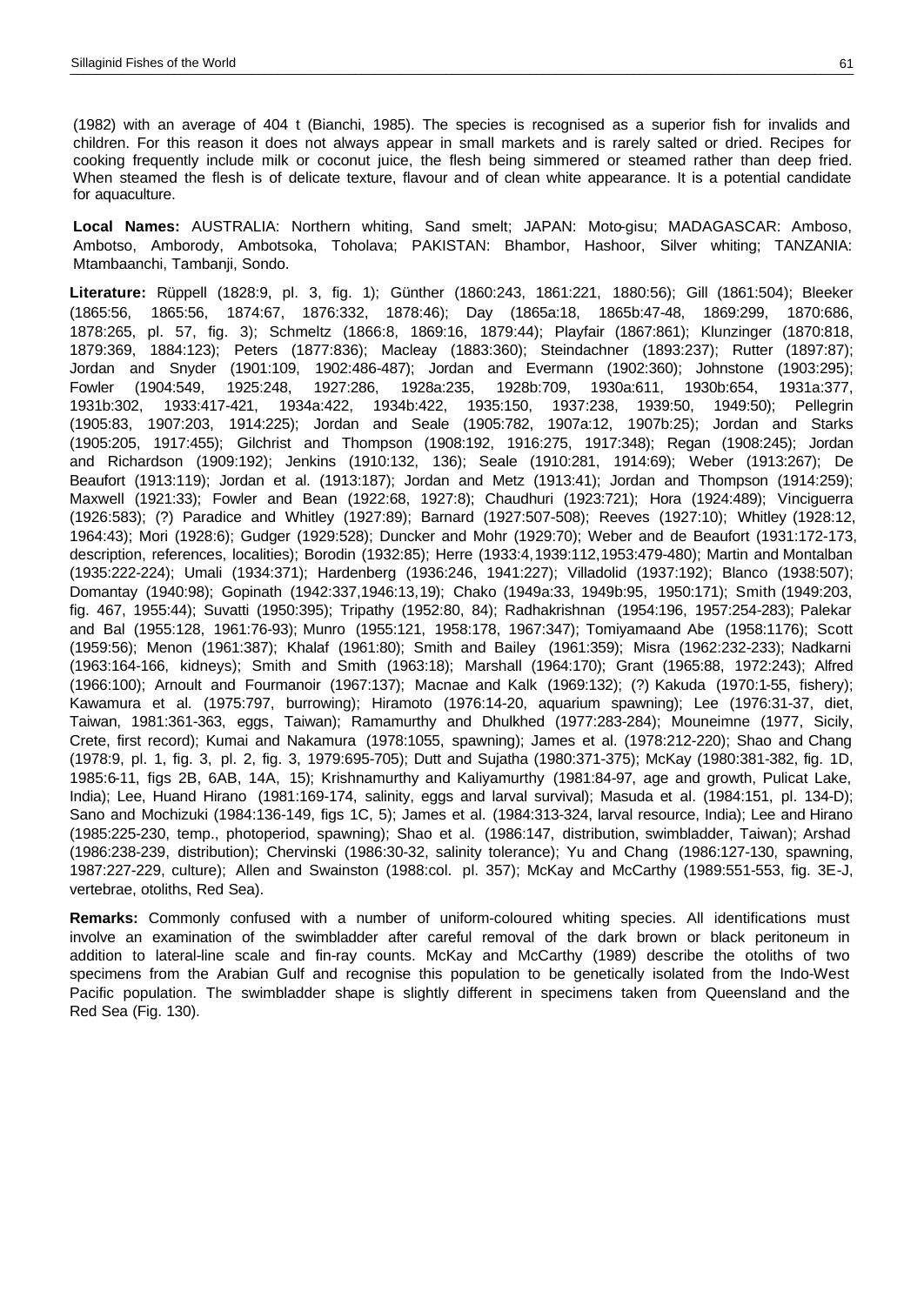*Sillago soringa* Dutt and Sujatha, 1983

Fig. 132

## **SILL Sill 28**

*Sillago soringa* Dutt and Sujatha, 1983:611-614, fig. 1.

**Synonyms:** None.

**FAO Names: En** - Soringa sillago; **Fr** - Pêche-madame soringa; **Sp** - Silago de Soringa.



**Diagnostic Features:** First dorsal fin with XI spines and second dorsal fin with I spine and 21 soft rays; anal fin with II spines and 22 soft rays. Lateral-line scales 64 to 68. Vertebrae: total of 34. Swimbladder with three anterior extensions, the middle one projecting forward and the anterolateral ones recurved backward for a short distance along the sides; a single short posterior extension. **Colour:** Dorsal side and upper flanks grey brown, becoming paler laterally; lower flanks and ventral side milky white; spinous dorsal fin with minute discrete black dots on membrane; they are more numerous toward the distal half especially in the anterior half of the fin; in the soft dorsal fin is a more or less continuous grey band, running parallel to and close to the anterior edge of each ray; the membrane of the anal fin is also provided with minute black dots, but to a lesser extent

than the spinous dorsal; pectoral fin and ventral fin hyaline with golden tinge; caudal fin hyaline, with fine black dots.

**Geographical Distribution:** East coast of India (Fig. 133).

**Habitat and Biology:** An inshore species related to sandy bottoms at 5 to 30 m depths.

**Size:** To 15 cm standard length.

**Interest to Fisheries:** Unknown.

**Local Names:** INDIA: Soringa.

**Literature:**

**Remarks:** Although Dutt and Sujatha (1983) regard their *S. soringa* as a distinct species, the close similarity to *S. asiatica* indicates that the latter species is a junior synonym of *S. soringa***.** retain both species pending a full study of the Indian material.



**Fig. 133**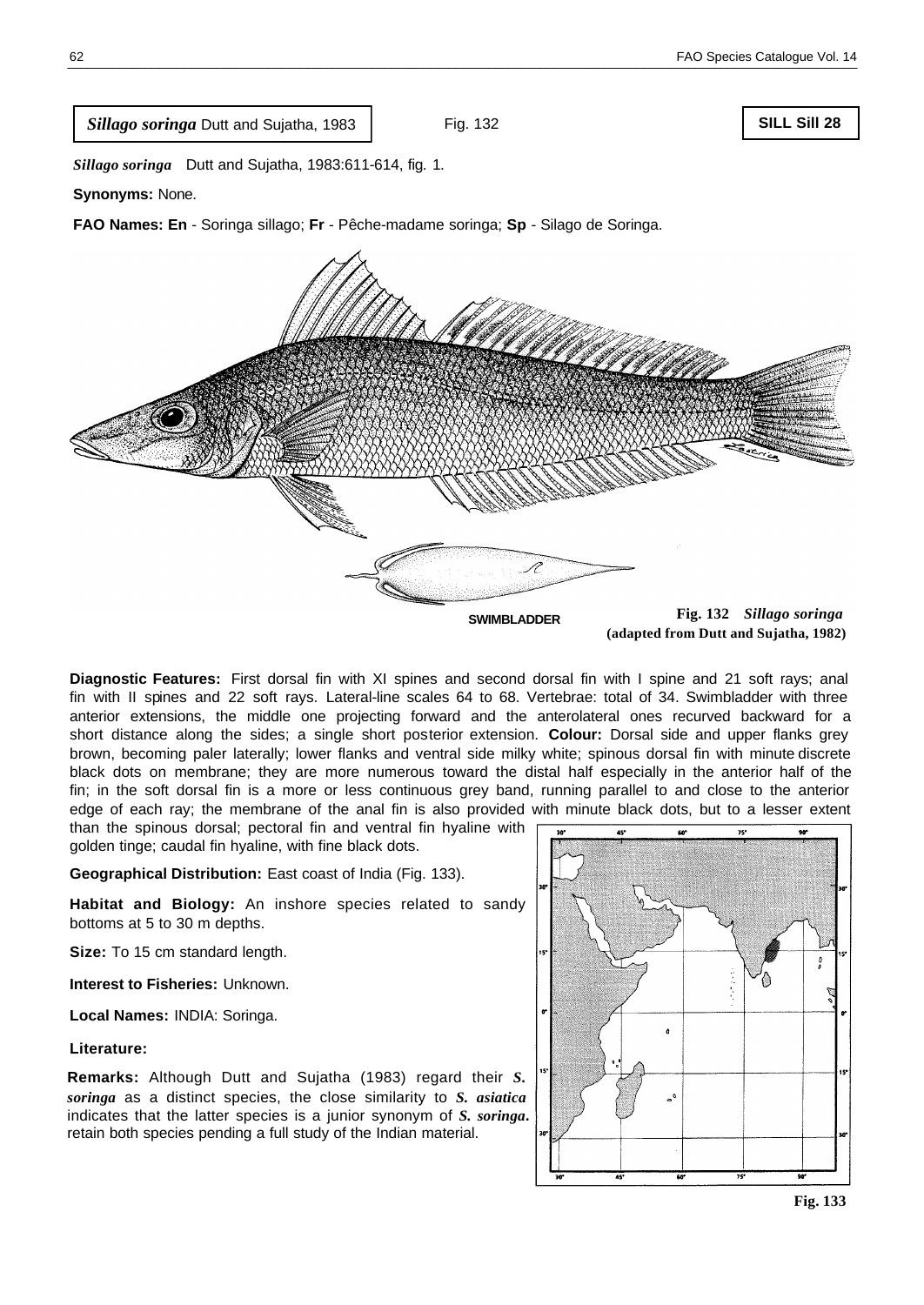*Sillago vincenti* McKay, 1980

Fig. 134

**SILL Sill 4**

*Sillago vincenti* McKay, 1980:378-381, fig. 1A-C (Kavanad near Neendakara, Kerala State, India).

**Synonyms:** None.

**FAO Names: En** - Vincent's sillago; **Fr** - Pêche-madame truité; **Sp** - Silago de Vincent.



**Diagnostic Features:** First dorsal fin with XI spines and second dorsal fin with I spine and 21 to 23 soft rays; anal fin with II spines and 22 or 24 soft rays. Lateral-line scales 70 to 74. Vertebrae: 14 abdominal + 4 to 6 modified + 14 to 20 caudal, total of 34. Swimbladder with a single posterior extension, a short bulbous projection anteriorly with one to three anterolateral lobate or recurved projections; no tubular extensions anteriorly. **Colour:** Body uniform pale tan coloured, with the second dorsal fin spotted.

**Geographical Distribution:** East and west coast of India (Fig. 135).

**Habitat and Biology:** McKay (1980) reported females of 25 to 28 cm running ripe in late January to early February. It is caught in depths of 0 to 10 m and occurs with *Sillago sihama* apparently in mixed schools on muddy substrates.

**Size:** To 30 cm standard length.

**Interest to Fisheries:** Indian fishermen catch this species well into the estuaries. The species is recognised as having considerable potential for aquaculture in impoundments and tidal ponds. Growth is reported to be rapid.

**Local Names:** INDIA: Kalimeen.

**Remarks:** This species is very similar in external morphology to *Sillago sihama.* A dissection of the posterior part of the swimbladder is required for field identification.



**Fig. 135**